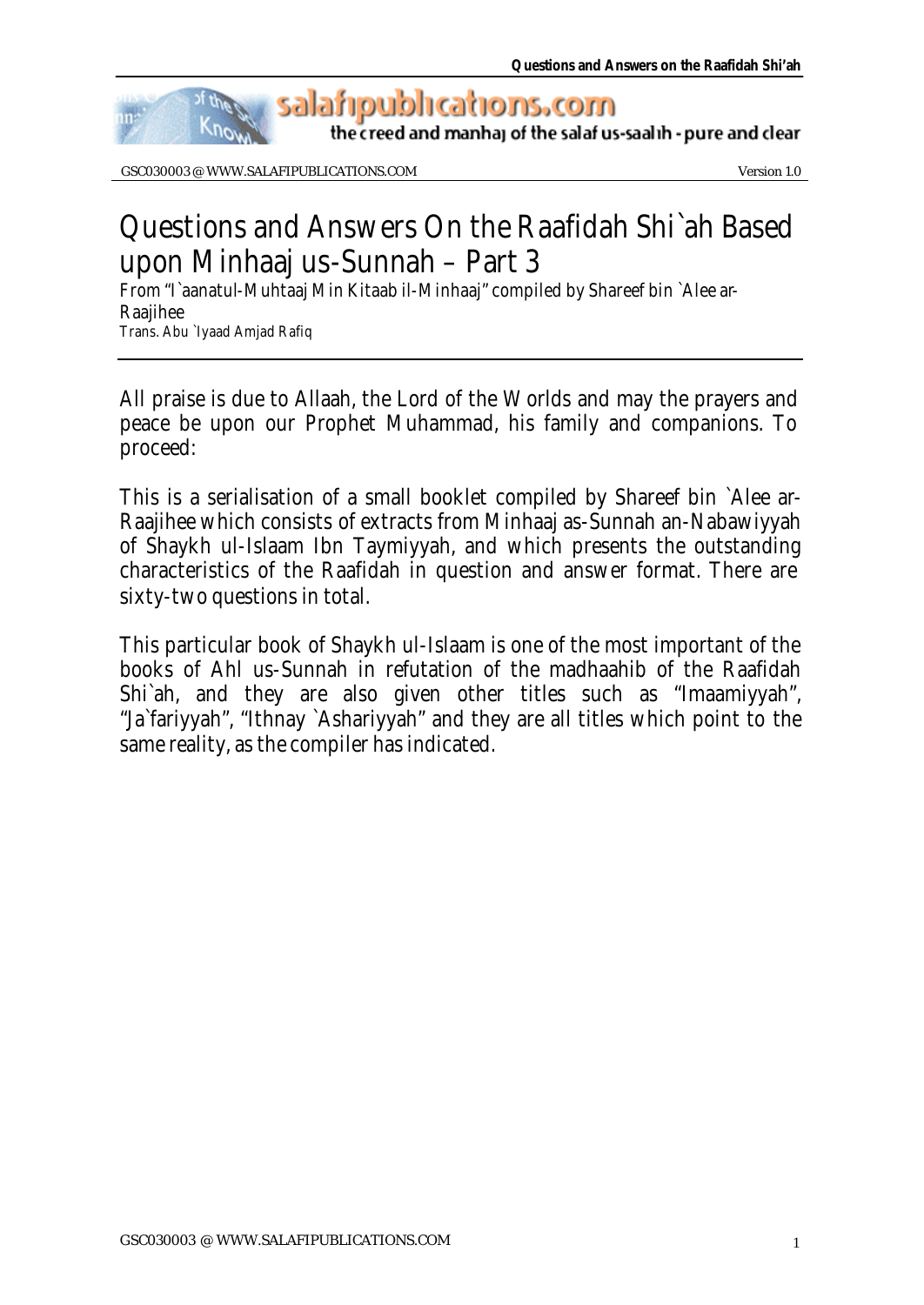# I`aanatul-Muhtaaj Min Kitaab il-Minhaaj – Part 3

Shaykh ul-Islaam (rahimahullaah) said, "And for this reason Allaah has commanded us to say in our prayer, "Guide us to the Straight Path, the path of those upon whom you bestowed your favour, not that of those upon whom is your anger, nor those who are astray". The straying person is the one who does not know the truth, like the Christians. And the one upon whom is anger is al-Ghaawee, the one who knows the truth but acts in opposition to it, like the Jews… and the Straight Path comprises knowing the truth and acting by it, just as occurs in the reported supplication, "O Allaah, show me the truth as truth and grant me success in following it, and show me falsehood as falsehood, and grant me success in avoiding it…" (Minhaaj 1/19)

# **Question 21 We wish for you to mention some characteristics that are specifically unique to their faction?**

The lying that is to be found with them, the rejection of the truth, excessive ignorance, believing in impossible things, little intellect, exaggeration in following desires, being attached to unknown affairs.

Minhaaj (3/435)

# **Question 22 Why do they revile the Companions?**

The Raafidah revile the Companions and their narrations, but the inner reality of the matter is that they desire revilement of the Messengership (itself).

Minhaaj (3/463)

# **Question 23 Who is the one who directs the Shee'ah**

The Shee'ah do not have any leaders who address them with speech, except for their Shaykhs who eat upon their wealth in falsehood, and who prevent them from the path of Allaah.

Minhaaj (3/488)

#### **Question 24 What do the Shaykhs of the Raafidah command them?**

They command them with Shirk with Allaah, and the worship of other than Allaah, and they prevent them from the path of Allaah, and so they exit from the reality of the testimony that there is none worthy of worship except Allaah (alone) and that Muhammad is Allaah's Messenger. For the reality of Tawheed is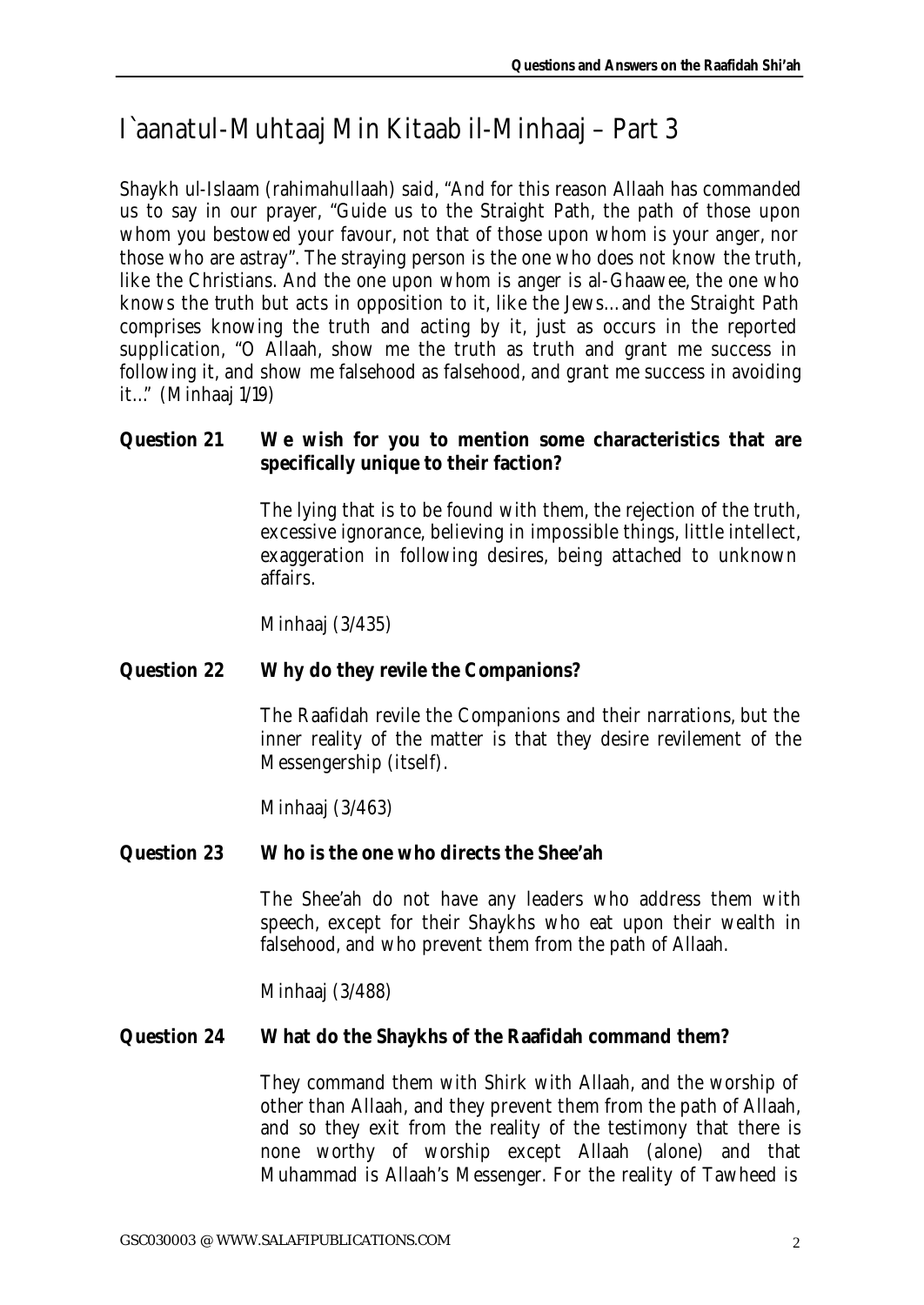that we worship Allaah alone, so that no one but He is called upn, and no one is held in awe except Him, and no one is feared with piety but Him, and no one is relied upon but Him, and the deen is for none other than Him, not to any of the creation, and that we do not take the Angels and the Prophets as Lords. So how then for their leaders and the Shaykhs, the Scholars and the Kings and others?

Minhaaj (3/490)

# **Question 25 What is their condition with respect to testification (witness)?**

The Raafidah… if they give witness, then they give witness with what they do not know, or they give a false testimony which they know is a lie, for they are, as ash-Shaafi'ee (rahimahullaah) said, "I have not seen a people who give greater testimony in falsehood than the Raafidah.

Minhaaj (3/502)

# **Question 26 The Fundamentals of the Raafidah, did Ahl ul-Bayt place them?**

They are opposers to 'Alee (radiallaahu anhu), and the leaders of Ahl ul-Bayt in all of their fundamentals in which they opposed Ahl us-Sunnah wal-Jamaa'ah.

Minhaaj (4/16)

# **Question 27 What is your saying concerning what the Raafidah ascribe to Ja'far as-Saadiq?**

Abu Ja'far has been lied upon more than what has been lied upon those before him. The harm befell him on account of those who lied upon him, not from himself, and for this reason many types of lies were attributed to him.

Minhaaj (4/54)

# **Question 28 What is your view concerning the ascription of the Raafidah to Aal al-Bayt?**

Amongst the calamities by which the son of al-Husayn was tested by was the ascription of the Raafidah to them.